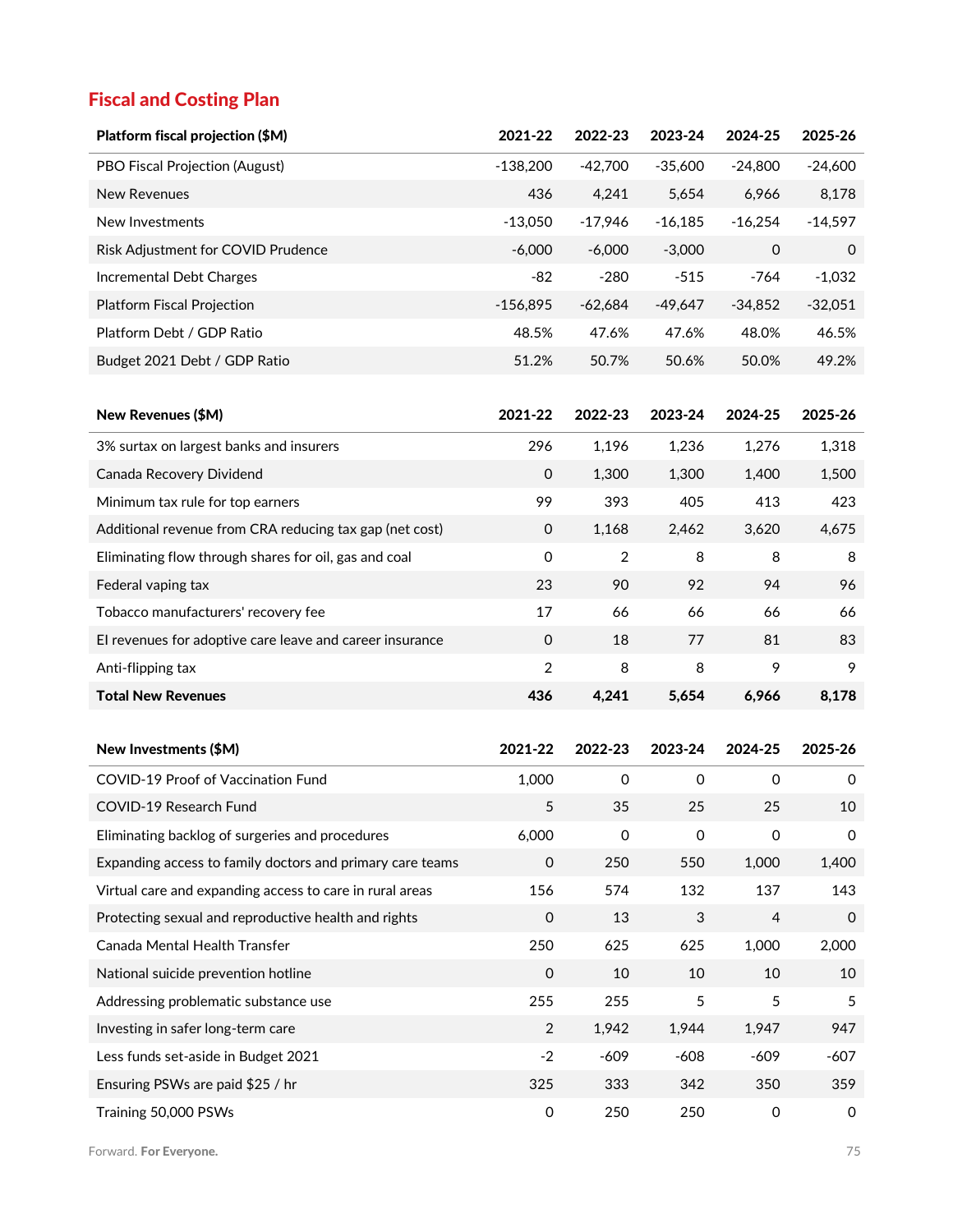| New Investments (\$M)                                          | 2021-22             | 2022-23             | 2023-24        | 2024-25             | 2025-26             |
|----------------------------------------------------------------|---------------------|---------------------|----------------|---------------------|---------------------|
| Safer indoor air                                               | 604                 | 506                 | $\mathbf 0$    | $\mathbf 0$         | $\Omega$            |
| Expanding the Eligible Educator School Supply Tax Credit       | $\overline{2}$      | $\overline{7}$      | $\overline{7}$ | $\overline{7}$      | $\overline{7}$      |
| Establishing a national school nutritious meals program        | 0                   | 200                 | 200            | 200                 | 200                 |
| Extending and expanding the Home Expense Deduction             | 265                 | 133                 | 0              | $\mathsf O$         | 0                   |
| Establishing a Rent-to-Own program                             | 0                   | 125                 | 125            | 150                 | 150                 |
| Tax-free First Home Savings Account                            | 0                   | 656                 | 820            | 984                 | 1,148               |
| More flexible First-Time Home Buyers' Incentive                | 0                   | 30                  | 30             | 30                  | 0                   |
| Doubling the First-Time Home Buyers' Tax Credit                | 0                   | 110                 | 110            | 116                 | 121                 |
| Reducing monthly mortgage costs                                | 0                   | 525                 | 525            | 536                 | 546                 |
| Help cities accelerate housing construction                    | 0                   | 750                 | 1,625          | 1,625               | 0                   |
| Investing in affordable housing and office conversion          | 0                   | 650                 | 1,550          | 400                 | 400                 |
| Multi-Generational Home Renovation Tax Credit                  | 0                   | 101                 | 135            | 138                 | 140                 |
| Supporting Urban, Rural and Northern Indigenous housing        | 0                   | 300                 | 5              | 5                   | 5                   |
| Canada Financial Crimes Agency                                 | 0                   | 50                  | 50             | 50                  | 50                  |
| \$10 a Day Child Care for Families                             | 3,065               | 4,906               | 6,208          | 7,237               | 8,383               |
| Less funds set-aside in Budget 2021                            | $-3,065$            | $-4,906$            | $-6,208$       | $-7,237$            | $-8,383$            |
| Expanding and enhancing the Canada Caregiver Credit            | 131                 | 536                 | 579            | 626                 | 678                 |
| Letting parents pause their Canada student loans               | $-67$               | 200                 | 275            | 300                 | 300                 |
| Increasing GIS by \$500 for singles and \$750 for couples      | 0                   | 788                 | 1,092          | 1,137               | 1,181               |
| Doubling the Home Accessibility Tax Credit                     | $\mathbf{1}$        | 5                   | 5              | 5                   | 5                   |
| 1-800 number to help seniors access government services        | 0                   | 5                   | 5              | 5                   | 5                   |
| Permanently eliminating interest on Canada student loans       | 0                   | 0                   | 538            | 551                 | 565                 |
| Increasing Repayment Assistance Plan to \$50,000               | $\mbox{O}$          | 75                  | 110            | 110                 | 110                 |
| Supporting student well-being and mental health on campus      | 0                   | 116                 | 122            | 128                 | 134                 |
| El for self-employed Canadians                                 | 0                   | 263                 | 350            | 365                 | 375                 |
| El Career Insurance Benefit                                    | 0                   | 33                  | 66             | 68                  | 70                  |
| Doubling the Union Training and Innovation Program             | $\mathsf{O}\xspace$ | 25                  | 25             | 25                  | 25                  |
| Extending the Canada Recovery Hiring Program                   | 405                 | 0                   | 0              | $\mathbf 0$         | $\mathbf 0$         |
| Helping hard-hit businesses with wage and rent support         | 476                 | 213                 | $\mathbf 0$    | $\mathbf 0$         | 0                   |
| Expanding small business loans                                 | 0                   | 5                   | 15             | 30                  | 30                  |
| Labour Mobility Tax Credit                                     | 29                  | 115                 | 117            | 120                 | 122                 |
| Career Extension Credit for workers over 65                    | 161                 | 644                 | 647            | 651                 | 653                 |
| 1000 new Research Chairs and support for moon-shot<br>research | 0                   | 250                 | 250            | 250                 | 250                 |
| Helping colleges and universities mobilize their research      | $\mathsf{O}\xspace$ | 25                  | 75             | 75                  | 75                  |
| Establishing the Canada Advanced Research Projects Agency      | 0                   | 2,000               | $\mathbf 0$    | 0                   | 0                   |
| Helping artists and cultural industries recover                | 300                 | $\mathsf{O}\xspace$ | 0              | $\mathsf{O}\xspace$ | $\mathsf{O}\xspace$ |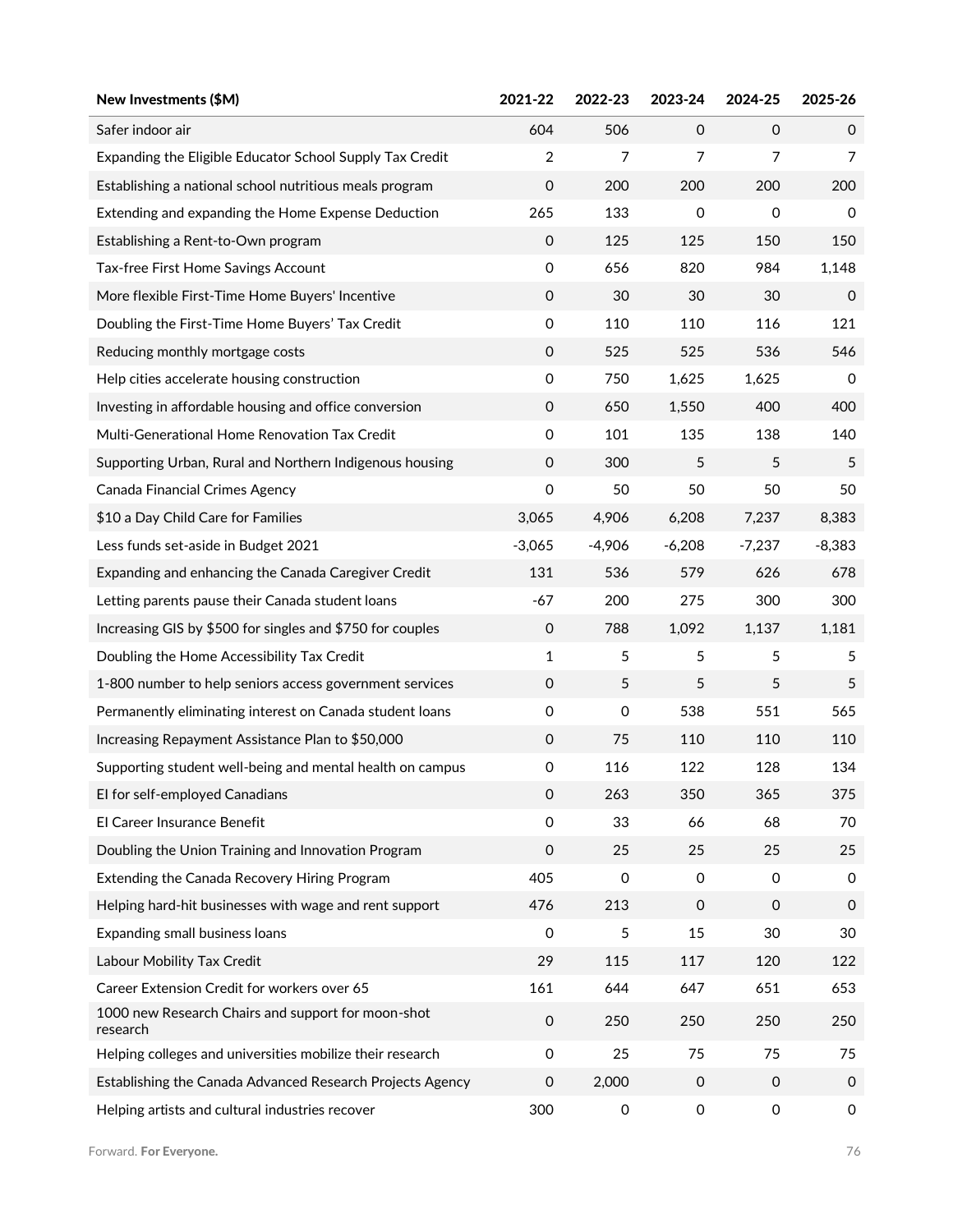| New Investments (\$M)                                                     | 2021-22                   | 2022-23     | 2023-24     | 2024-25             | 2025-26     |
|---------------------------------------------------------------------------|---------------------------|-------------|-------------|---------------------|-------------|
| Supporting Canadian music, film, and tv                                   | $\Omega$                  | 63          | 113         | 223                 | 223         |
| Bringing Canadian culture to the world                                    | $\mathsf{O}\xspace$       | 20          | 20          | 20                  | 20          |
| <b>Supporting Canadian authors</b>                                        | $\mathbf 0$               | 43          | 43          | 43                  | 43          |
| Official language minority community infrastructure                       | $\mathsf{O}\xspace$       | 10          | 10          | 50                  | 50          |
| Permanently increase funding for official language minority<br><b>PSE</b> | $\mathsf{O}\xspace$       | 40          | 40          | 40                  | 80          |
| Improving access to French immersion and FSL programs                     | $\mathsf{O}\xspace$       | 30          | 30          | 30                  | 30          |
| Accelerating the national gender-based violence action plan               | $\mathbf 0$               | 100         | 100         | 100                 | 0           |
| Menstrual equity fund                                                     | 0                         | 25          | 0           | 0                   | 0           |
| <b>Supporting Black researchers</b>                                       | $\mathbf 0$               | 6           | 6           | 6                   | 6           |
| Empowering racialized artists and journalists                             | 0                         | 20          | 20          | 20                  | 20          |
| Eliminating citizenship fees for permanent residents                      | $\mathbf 0$               | 100         | 100         | 100                 | 100         |
| Support the implementation of the LGTBQ2 Action Plan                      | 0                         | 10          | 10          | 10                  | 10          |
| Pathways to parenthood for everyone                                       | $\mathbf 0$               | 53          | 54          | 55                  | 100         |
| Investment tax incentives for clean technology                            | 0                         | 65          | 250         | 250                 | 250         |
| Supporting net zero homes and buildings                                   | $\mathbf 0$               | 5           | 55          | 55                  | 55          |
| Helping low-income Canadians get off home heating oil                     | 0                         | 250         | 0           | 0                   | 0           |
| Zero emission vehicle rebates and charging infrastructure                 | $\mathbf 0$               | 650         | 675         | 675                 | 175         |
| Double the Mineral Exploration Tax Credit for green mining                | 0                         | 35          | 40          | 40                  | 45          |
| Futures Fund and Clean Jobs Training Centre                               | $\mathbf 0$               | 205         | 205         | 205                 | 205         |
| Triple funding for cleantech on farms                                     | $\mathsf{O}\xspace$       | 250         | 80          | $\mathsf{O}\xspace$ | 0           |
| Train 1,000 firefighters and acquire equipment to fight<br>wildfires      | 500                       | $\mathbf 0$ | $\mathbf 0$ | 0                   | $\mathbf 0$ |
| Establish 10 new national parks and protected areas                       | $\mathsf{O}\xspace$       | 28          | 113         | 188                 | 188         |
| Expanding the Natural Infrastructure Fund                                 | $\mathsf{O}\xspace$       | 50          | 50          | 50                  | 50          |
| B.C. Old Growth Nature Fund                                               | 0                         | 10          | 10          | 10                  | 10          |
| Expanding coastal restoration and shoreline cleanup                       | $\mathbf 0$               | 75          | 75          | 75                  | 75          |
| Canada Water Agency                                                       | $\mathsf{O}\xspace$       | 10          | 10          | 10                  | 10          |
| Freshwater Action Plan and protecting the Experimental<br>Lakes           | $\ensuremath{\mathsf{3}}$ | 107         | 107         | 107                 | 107         |
| Investing in independent science on pesticides                            | $\mathsf{O}\xspace$       | 15          | 15          | 15                  | 15          |
| Reducing plastic pollution at home and abroad                             | $\mathbf 0$               | 35          | 35          | 35                  | 35          |
| Tax credit for home appliance repairs                                     | 0                         | 100         | 105         | 115                 | 120         |
| Support for Indigenous mental health and trauma support                   | 100                       | 325         | 325         | 325                 | 325         |
| National Centre for Truth and Reconciliation                              | 0                         | 60          | 5           | 5                   | 5           |
| Revitalization of Indigenous laws, legal systems, and traditions          | 0                         | $\mathbf 0$ | 25          | 25                  | 25          |
| Better housing for Indigenous peoples                                     | 1200                      | 400         | 200         | 200                 | 0           |
| Bolster Indigenous health system navigators                               | $\mathbf 0$               | 5           | 12          | 12                  | 12          |